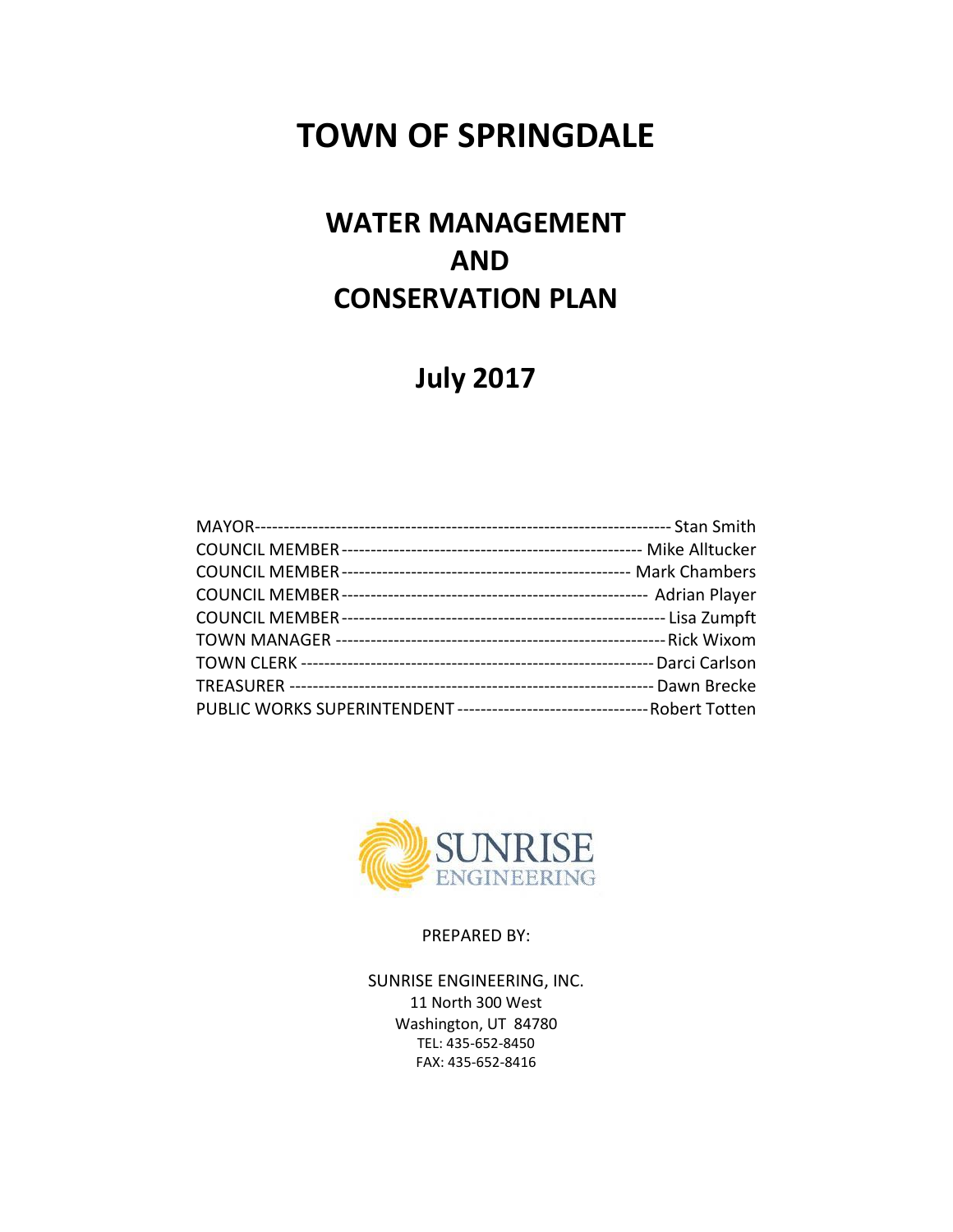## **TOWN OF SPRINGDALE WATER MANAGEMENT AND CONSERVATION PLAN**

#### **INTRODUCTION**

In response to the increasing demands and concerns pertaining to water resources throughout the State of Utah, the state legislature has passed and revised the Water Conservation Plan Act in the 2004 legislative session (Section 73-10-32 Utah Code Annotated). This water management and conservation plan is written to address the concerns of leaders and citizens of both the Town of Springdale and the State of Utah. The main reasons for concern regarding water conservation entail being able to meet future water needs, saving citizen's money, the fact that we live in a desert, and preserving the environment and our natural resources.

#### **DESCRIPTION OF SPRINGDALE AND MUNICIPAL WATER SYSTEM**

The Town of Springdale is located in Washington County, Utah, just before the south entrance of Zion National Park, along S.R. - 9. Springdale has an approximate population of 584 residents, in addition to several commercial facilities. The Town currently owns and operates its own culinary water system which provides water to the residences and businesses in the Town. The Town currently services approximately 281 residential/other connections and 118 commercial connections. The Town and the Springdale Consolidated Irrigation Company (SCIC) provide irrigation service to much of the Town through a separately operated distribution system.

Since the Town is located at the entrance of Zion National Park it is actively involved in maintaining the natural features, vegetation, and views of Zion Canyon surrounding the Town as well as the overall village character of the Town itself. The Town and Zion National Park are mutually dependent on each other. The Town's economy relies on the tourists visiting the Park, and the Park depends on Springdale as a gateway community to provide services that Park visitors want. Springdale's businesses include hotels, restaurants, and various retail shops. Consequently, meeting water demands in the Town requires considerable amounts of water.

One recent management and conservation accomplishment has been updating the Town's landscaping ordinance. This ordinance works to incorporate the natural beauty of the surrounding landscape and scenery, while keeping water conservation practices in mind. Additional comments regarding current practices can be found in later sections of this plan.

Springdale is growing, and is expected to continue to grow. This growth changes the utilization of the land and can put a strain on the water supply and distribution system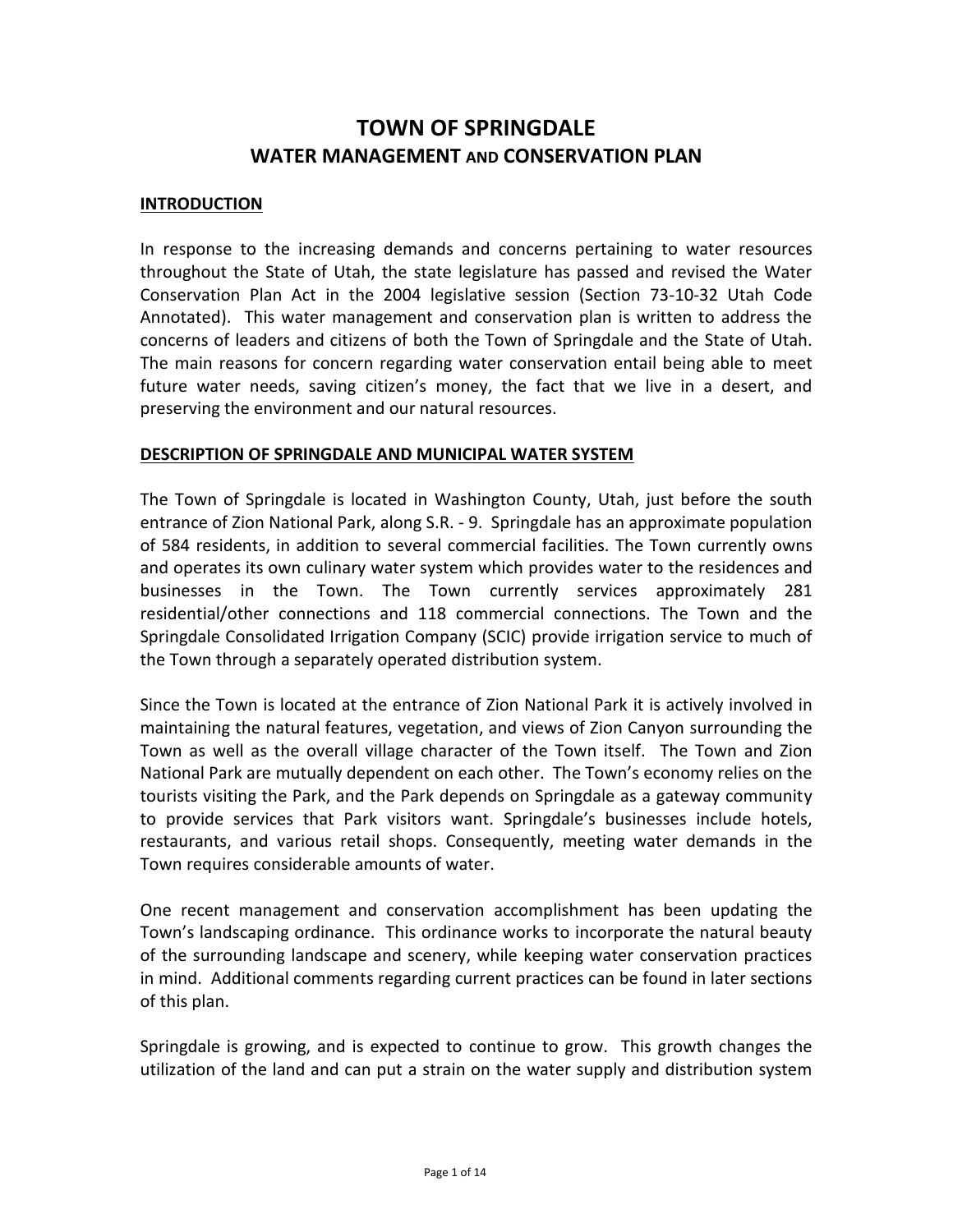in order to meet demands. By means of careful preparation and efficient utilization of the available water supply these increased demands can and will be met.

## **EXISTING WATER RESOURCES**

The Town of Springdale along with the Springdale Consolidated Irrigation Company (SCIC) have approximately 1,908.14 acre-feet of water that can be diverted annually from several water sources including wells, springs, and the North Fork of the Virgin River.

Of the 593.44 acre-feet owned by the SCIC, the Town of Springdale owns 28.8 of the approximate 445 shares in the company. These 28.8 shares equate to 38.4 acre-feet. Table 1 shows the water rights and the total allowable annual withdraw.

| Springdale Town Water Rights Summary              |                                         |         |
|---------------------------------------------------|-----------------------------------------|---------|
| $W.R.$ #                                          | Source                                  | ac-ft   |
| 81-105                                            | Spring above ZNP Campground             | 11.58   |
| 81-220                                            | Birch Springs East - West of ZNP Museum | 30.41   |
| 81-274                                            | Birch Springs West - West of ZNP Museum | 50.68   |
| 81-585                                            | Hummingbird Well                        | 238.91  |
| 81-1326                                           | Cemetery Well                           | 104.98  |
| 81-2413                                           | <b>Big Springs</b>                      | 380.08  |
| 81-3392                                           | North Fork Virgin River                 | 365.95  |
|                                                   | <b>Subtotal</b>                         | 1182.59 |
| <b>Springdale Consolidated Irrigation Company</b> |                                         |         |
| 81-1142                                           | North Fork Virgin River (Irrigation)    | 725.55  |
|                                                   | <b>Total</b>                            | 1908.14 |

**Table 1. Springdale Town Water Rights Summary**

Currently, the water rights located at Birch Springs West, Birch Springs East, and the Zion National Park Campground are not being used. However, an upcoming project should provide the infrastructure needed to use these water rights regularly. The Cemetery Well water right is also not being used, but needs to be tested. If test results show poor water quality, a change in the point of diversion may be necessary.

## **PRESENT WATER USE AND FUTURE WATER NEEDS**

Using the population and usage data from the Town of Springdale culinary water system master plan, residents use approximately 61.9 gallons per capita per day (gpcd) for mostly indoor use. The 61.9 gpcd also includes minimal outdoor usage since the secondary irrigation system is not accessible to all residential connections. This is compared to the average indoor water use of 58.6 gpcd according to statistics provided by the American Water Works Association (AWWA). In addition to residential use, the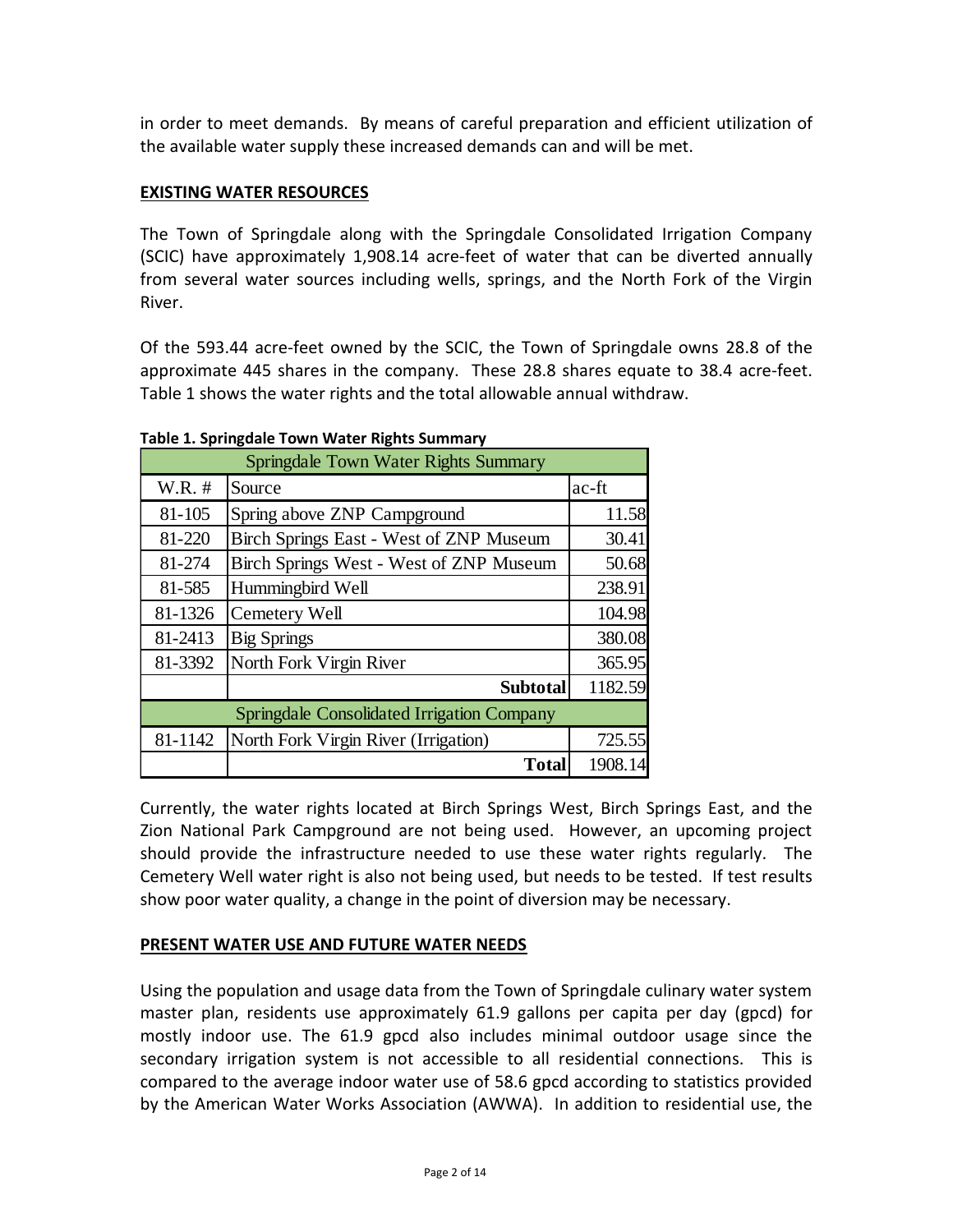total average usage per commercial connection per day is 875.7 gallons. This has been reduced substantially since 2009, when the average usage per commercial connection per day was 1185. Such a significantly high figure is accounted for by the fact that the commercial sector of the Town includes large hotels and restaurants. Total average monthly culinary water usage, including both residential and commercial, between years 2013-2014 is shown in Figure 1.



**Figure 1. 2013-2014 Monthly Average Water Use**

A secondary irrigation system is being used for outdoor water needs in the Town of Springdale. Recent connection data shows that there are 72 connections to the secondary irrigation system that are managed and billed through the Town. The additional connections are managed by the SCIC shareholders. Currently, there are approximately 120 shareholders within the company which own a total of 445.5 shares. Each shareholder pays an annual assessment of \$60 per share. These shares do not directly correspond to the number of connections to the irrigation system; hence the total number of actual irrigation connections is unknown.

The total acre feet of water allotted for the culinary and irrigation systems is approximately 1,776.14 acre feet. The average yearly culinary water production or the water treatment plant out flow is just over 180 acre feet a year. If that amount is subtracted from the total acre feet of water allotted to the Town and Irrigation Company, 1,596.14 acre feet remain available for irrigation. Just to put this figure into perspective, if the entire remaining water right were to be used by the irrigation system then each person in Town would need to use nearly 2,600 gallons of water a day for secondary purposes. This would not be representative of the population of Springdale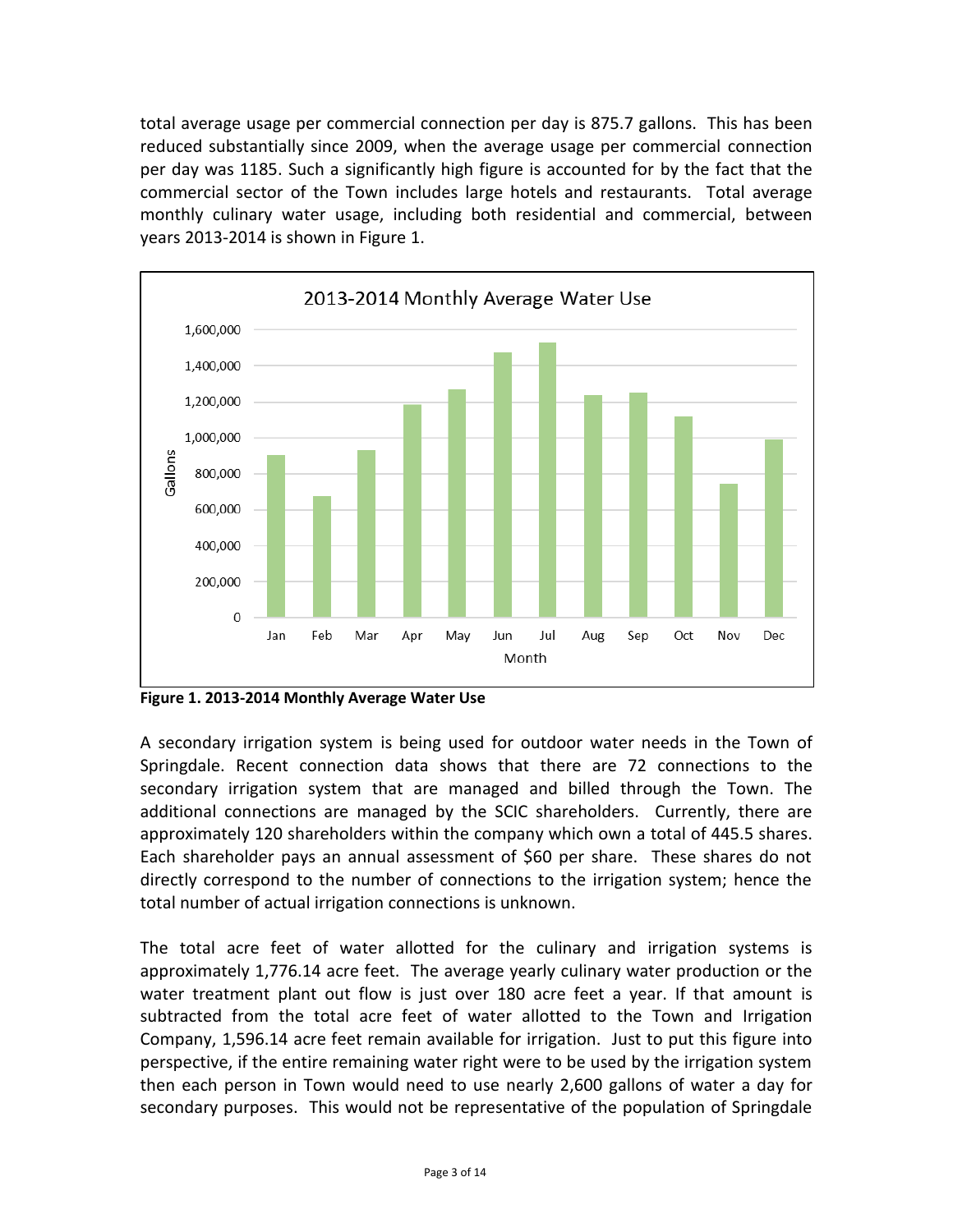as a whole, since the majority of this water is consumed by a handful of water users. As the population grows, it is expected that irrigation usage will decrease while residential and commercial usage will increase. This conversion from agricultural usage to residential and commercial usage is expected to provide water for the growth of the Town. To ensure future demands are met, the surrendering of these irrigation water rights at time of development, will be discussed later on in this plan.

The Town is expected to grow at a rate of 2.0% and the expected growth trend through year 2040 is shown in Figure 2. This population projection is based on past trend data and may deviate from the actual population experienced in the future.



Figure 1. Population Projection Through 2040

In addition to a growth in population, the Town of Springdale must also plan for an increase of hotels, restaurants, and retail businesses. New parks and other open spaces are planned in conjunction with new residential and commercial developments, all of which will require both culinary and irrigation water connections.

## **WATER SYSTEM PROBLEMS**

There are several conservation problems with the culinary and secondary water systems that can be addressed by standard conservation measures and goals as recognized by this plan. These problems include:

1. Citizens lack information and understanding of landscaping water requirements and efficient in-home water-use habits and practices. Very few residents know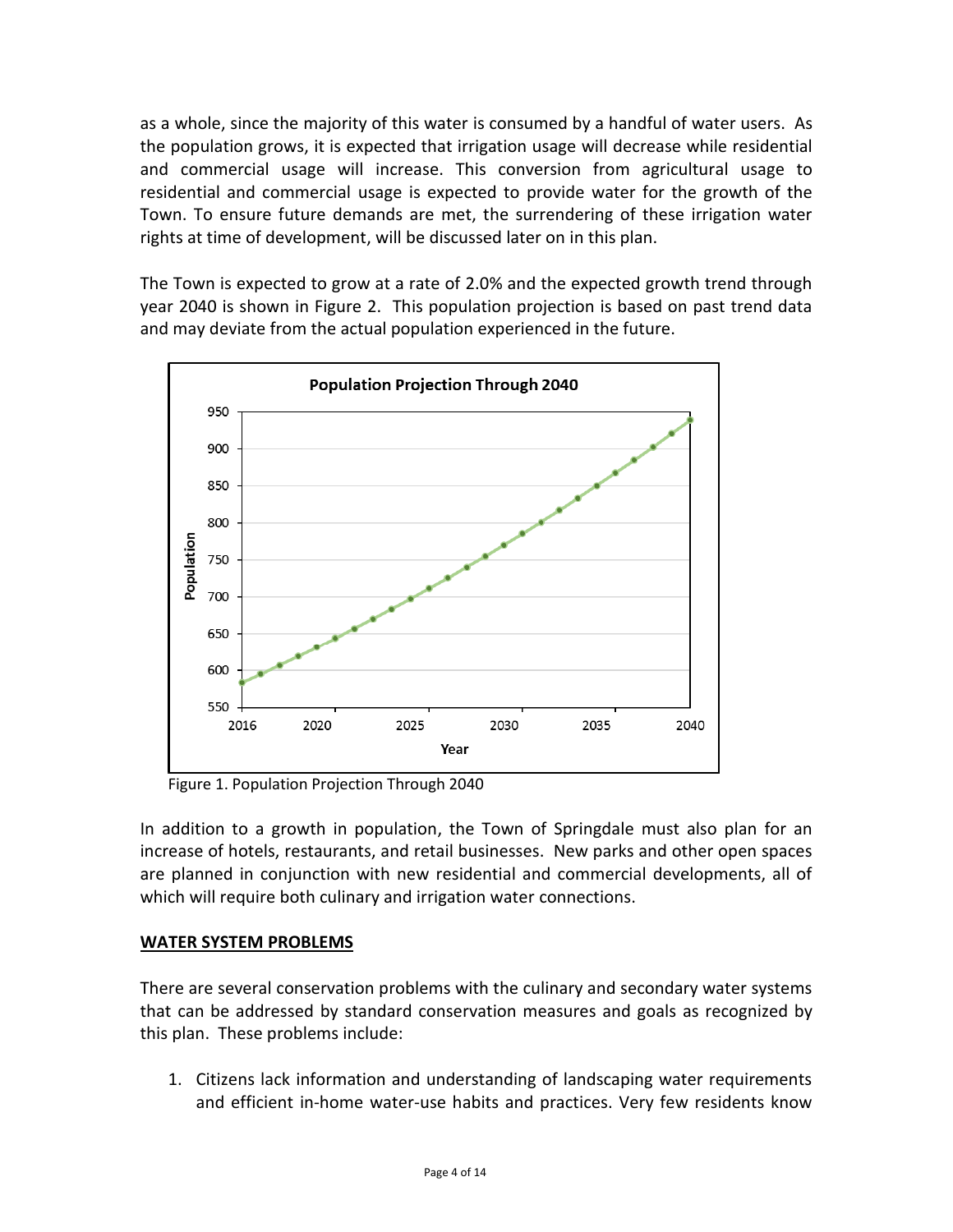how much water is required to maintain healthy landscaped areas and how to consistently use water efficiently indoors. Most citizens' irrigation and indoor practices are based on convenience rather than plant needs and water supply considerations. Also, some plumbing fixtures in the users systems are old, outdated, and less efficient than newer models.

- 2. The Town has improved its efforts to replace older and at-risk meters, but has not yet developed a structured replacement program to replace older and at risk meters on a continuous basis. Older meters have a greater chance of producing inaccurate flow data and decreased revenues from billing. Life expectancy of most meters is about 20 years. A portion of meters in the Town were replaced in 2000 and another portion in 2007, which makes many of the meters 10 to 17 years old. As these meters age, they are more likely to fail or produce incorrect flow data. A structured replacement program would help mitigate the amount of failures and inaccurate readings. The Town is currently working on a method to audit all the water meters on an at least annual basis. The Town audits meters that read zero monthly.
- 3. The secondary billing system lacks incentives and sufficient information for residents and businesses to use water more efficiently.
- 4. The secondary system has two separate entities governing and managing it. There is no way for the Town to obtain the majority of the shares in the near future using the acquisition methods of the past.
- 5. There is no method to meter and charge irrigation users for the amount of water they use. This provides no incentive to conserve irrigation water and no accountability for those using more than their share.
- 6. Finally, the irrigation system lacks the funds necessary to implement aggressive solutions to the above problems.

Each of these problems can be resolved through a progression of well thought-out and implemented plans. Possible plans are outlined and addressed in detail in the "Additional Conservation Measures" section.

## **WATER CONSERVATION GOALS**

The following three goals have been identified to help monitor and track the success of the various programs and conservation measures being implemented.

1. **Goal 1 - Reduce the Town's per capita usage by 10 percent over the next five years.** This will reduce the average gallons per person per day of treated water from 62 to 56.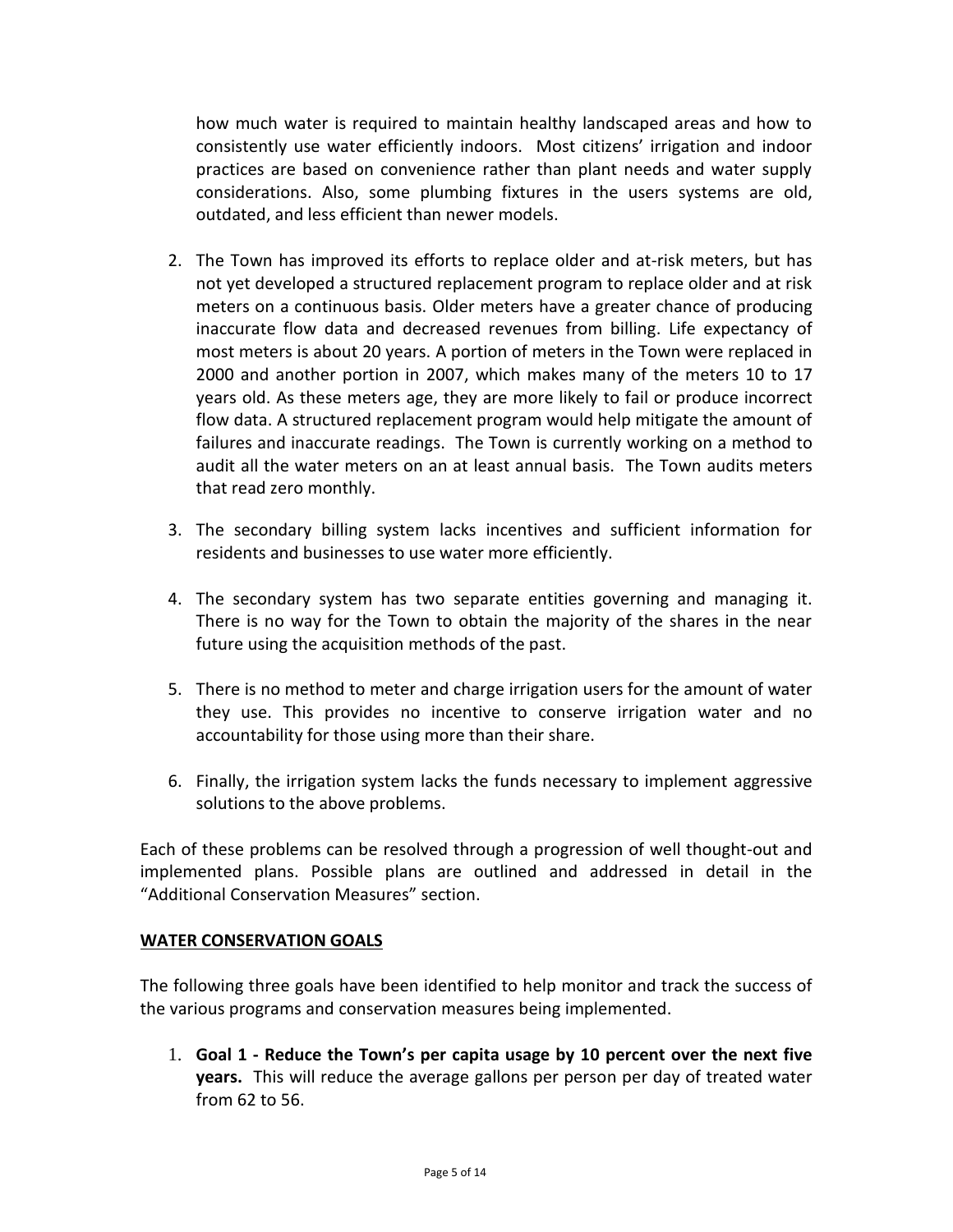- 2. **Goal 2 - Retain a financially sustainable and well maintained water system.** The water rate structure determined by the Town for the culinary water system should continue to encourage the user to conserve water; yet ensuring that revenues meet the financial needs of the water system. Implementing water audit and leak detection programs will keep the system financially stable and physically maintained. Establishing a meter replacement program will ensure that water meters remain accurate and precise in their measurements.
- 3. **Goal 3 - Pursuit of a well managed and maintained secondary system.** Continue to improve efficiency of the community's secondary water system. By doing so, programs and systems can be implemented by the Town to ensure accountability for water usage. Metering irrigation water must become a priority. The Town has already implemented a dedication ordinance for development purposes to provide water for future growth. Springdale Consolidated Irrigation Company should be paying an equitable portion of costs for the system. Presently, SCIC pays only a third of the costs, but approximately 75% of the water being pumped is for irrigation. Springdale should make it a priority to meter irrigation water and should work with the SCIC to ensure costs are distributed equally.

## **CURRENT CONSERVATION PRACTICES**

The Town has installed meters on all residential, commercial, and industrial water connections. The Town reads the meters on a regular basis, providing them with critical data used for billing and to inform the customers of their water usage.

The Town has shown its desire to conserve water by adopting a progressive water rate structure that encourages users to take less water where possible. This rate structure is also designed to cover the estimated costs of providing water service to the Town. The following table summarizes the water user rates.

## **Base Rate**

Base Rate Residential/Commercial....................................................\$16.12 per month

#### **Overage Rates Residential**

Tier #1…………\$4.90 per 1,000 gallons for usage from 0 to 5,000 gallons Tier #2…………\$6.91 per 1,000 gallons for usage from 5,000 to 10,000 gallons Tier #3…………\$8.58 per 1,000 gallons for usage from 10,000 to 25,000 gallons Tier #4…………\$9.91 per 1,000 gallons for usage from 25,000 to 50,000 gallons Tier #5…………\$10.92 per 1,000 gallons for usage from 50,000 gallons and over

The Town has also adopted several ordinances associated with water conservation. One such ordinance specifies that water efficient landscaping is to be used in all new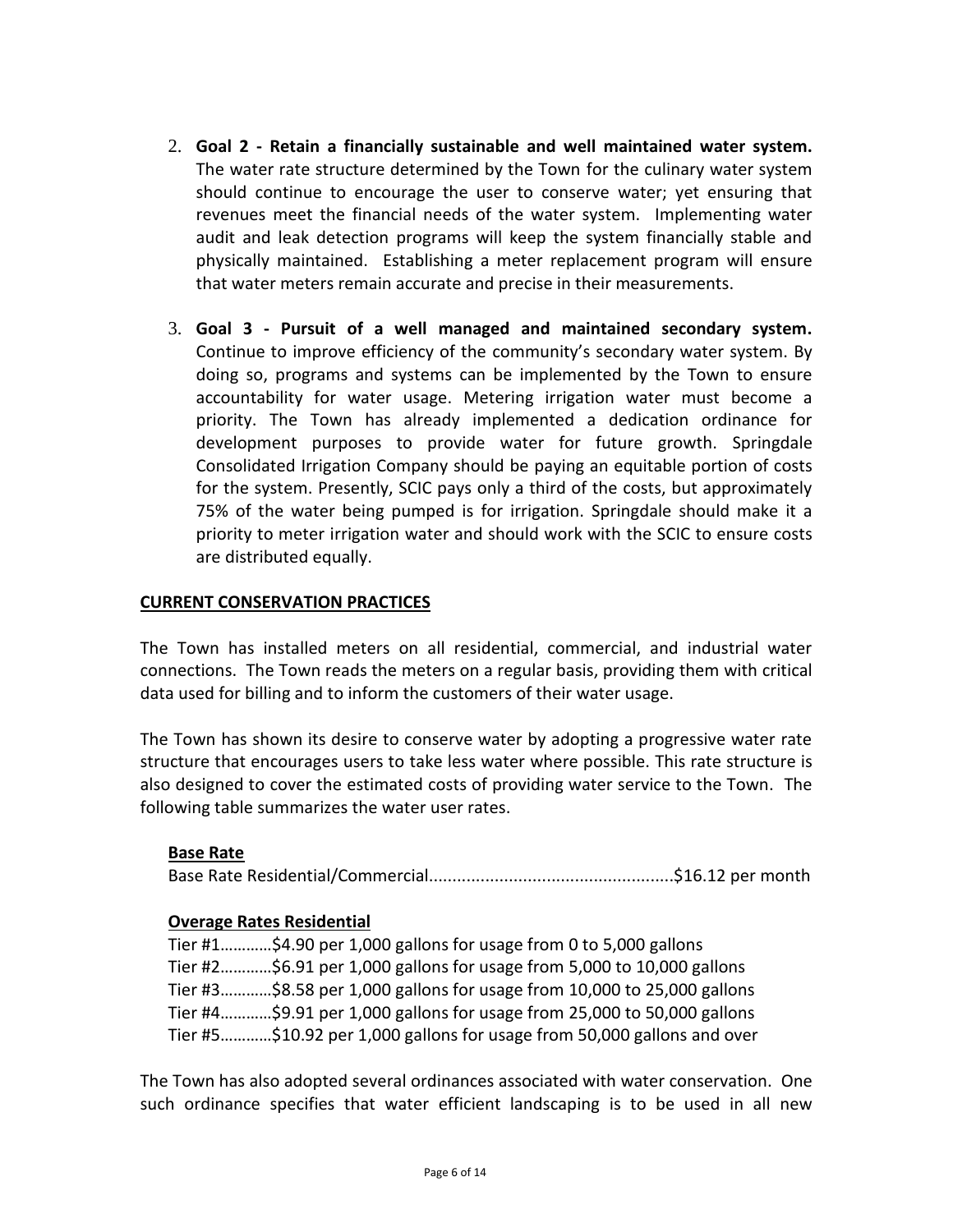residential and commercial developments. This includes efficiencies in the watering system itself and plants are to be chosen from an acceptable plant list, consisting of native and naturally occurring plant species. Another such ordinance sets up regulations regarding limited water use in the foothills, and limited use of culinary water for irrigation. Lastly, the Town has adopted an ordinance prohibiting the general wasting of water. For specifics regarding code please refer to the Town Code available on the Town of Springdale website, [www.springdaletown.com.](http://www.springdaletown.com/) At present, conservation in the secondary system consists of a schedule adopted by the Secondary Water Advisory Board, which specifies the time-of-day and day of week when watering can take place. The northern and southern portions of the Town each have three days to water. Additionally, lower pasture water users have their own times on Sunday and Thursday afternoon for watering.

## **ADDITIONAL CONSERVATION MEASURES**

Additional conservational efforts need to be implemented in order to effectively meet the Town's goals and solve the problems previously identified. This section will focus on possible programs and actions that can be executed to reach those goals.

## **1. Plumbing Fixture Replacement Program**

The Town may be able to provide education on the incentives to home owners and businesses to exchange their old high water-use plumbing fixtures for more efficient ones.

The first program works on educating the public about high water-consuming devices potentially found in their homes or businesses. Applicable information should be extracted from the following figures when educating the public about high-flow plumbing fixtures.

Water saving fixtures can provide an inexpensive and long-lasting approach to conservation. Plumbing fixtures can be installed and used without major disruptions in water use habits, making replacement of these fixtures a conventional way to conserve. The following paragraphs provide conservation information regarding three major plumbing fixtures in the home: the toilet, shower, and sink.

Toilets are the highest water-consuming devices in the home, accounting for about 27% of indoor water use. In 1992, the U.S. Congress passed legislation prohibiting construction of certain high-flow plumbing fixtures, which brought manufacturing standards down from 3.5 or 5 gallons per flush to 1.6 gallons per flush. If a home or business owner has these high flow toilets still in use then the problem can be resolved by either placing a water-resistant object in the tank to displace a portion of the toilets flush volume or replace the older toilets with newer and more efficient models.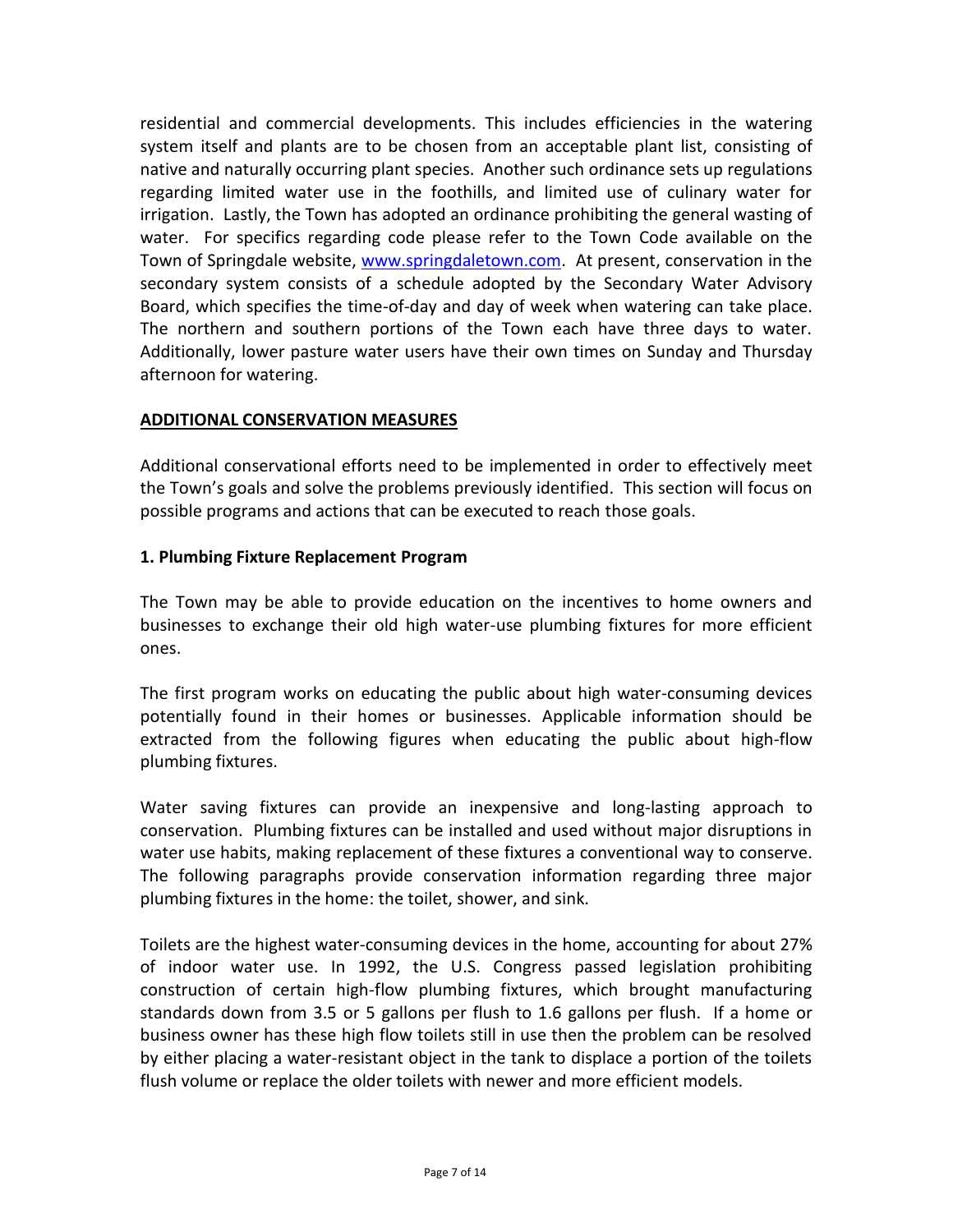According to previous calculations, the average person in the Town of Springdale uses 61.9 gpd of water for indoor use. From this figure, it was determined that the average flush in the Town of Springdale consumes 2.09 gallons, 0.49 more gallons than a high efficiency toilet. The following calculation configures the equivalent total savings per year if all remaining high-flow toilets were replaced with low-flow toilets.

.49 Gallons per Flush \* 8 Flushes per Day per Person \* 584 People \* 365 Days per Year = a total savings of 836,000 Gallons per Year.

The average total residential culinary water usage from 2011 to 2014 was 13,202,500 gallons per year. Reducing that figure by 836,000 gallons results in a reduction of about 6.3%, meaning that over half of the total conservation goal of 10% could be accomplished through toilet replacement or modification measures.

Installing a water efficient toilet can range anywhere from \$100 to \$500 a toilet. By replacing high flow toilets, it was determined that a family of 4 would save nearly 40,000 gallons or \$190 a year, according to the current cost of water in Springdale.

Pre-1992 showerheads put out about 5 gpm, where as post-1992 showerheads put out half that, 2.5 gpm. Calculations show that the average showerhead for the Town puts out just under 2.5 gpm. Therefore, information regarding shower head efficiencies should be distributed and savings should be determined by the user on a case by case basis. Similarly, installing a faucet aerator will reduce the output of a non-aerated faucet from 2.5 gpm to 1.5 gpm. Water savings should be determined by the user on a case by case basis.

Educating the public about high water consuming devices can come in many forms and include many resources. Some of these programs include the following:

- 1. **School Programs** Picture Presentations, Slide Shows, Movies, Fairs, etc…
- 2. **Water-Utility-Assisted Programs** Envelope Stuffers, Pamphlets, etc…
- 3. **Media Programs** Newspapers, Radio, Television, Video, Documentaries, etc…

The Division of Water Resources (DWR) and the Washington County Water Conservancy District (WCWCD) are major resources for educational programs and materials. The Washington County Water Conservancy District provides incentives for residents and businesses for replacing older plumbing fixtures with modern water efficient fixtures. The WCWCD also offers free water checks by an irrigation specialist from May 15 to September 30, that provides participants with a free recommendation on an efficient watering schedule. The DWR has many educational resources for the youth. There are also teacher resources that include PowerPoint presentations, games, and lesson manuals to help educate children on water conservation. The DWR also offers many different brochures and mailers that could be sent out with the monthly water bill. The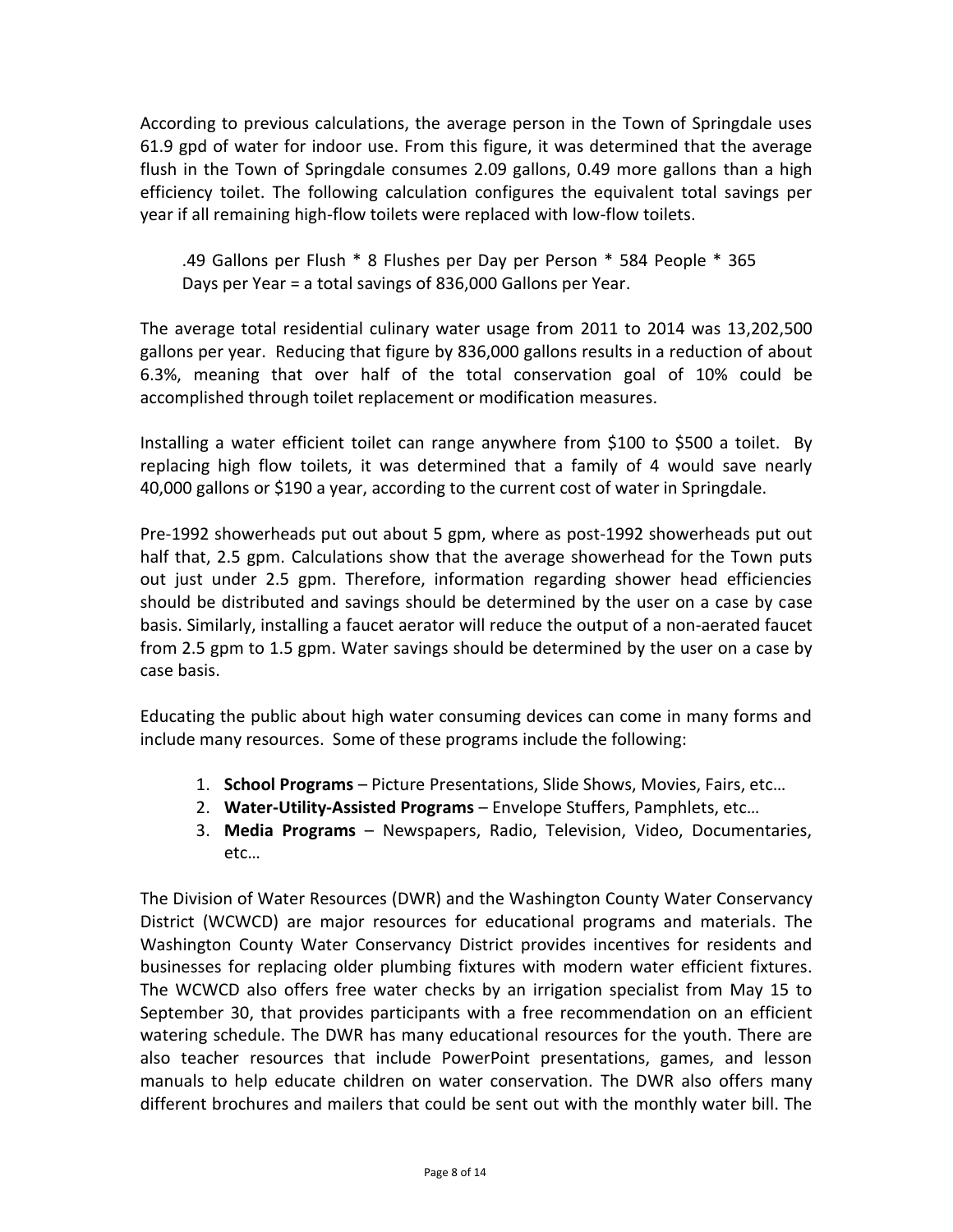DWR also has different ideas for ordinances to promote water conservation. Getting in contact with the WCWCD and DWR and their staff would prove beneficial when starting up or conceiving any new programs.

For current programs offered by the WCWCD, visit <http://www.wcwcd.org/conservation/programs/>

Understanding this information and conveying it to the public is the first step in any replacement program. The public must first determine if high-water consuming devices can be found in their homes. Next, they should be educated about the incentives to replace them. These incentives can be a result of their own investment in new fixtures and the subsequent savings and increased value of the home.

Other groups such as environmental organizations, local civic groups, or volunteers (Boy Scouts, religious organizations) may also be enlisted for help. These groups could be a great help in distributing information and educating the public on water conservation.

## **2. Consumer Education Program**

The greatest results will come from informing the community of the conservation goals made by the Town and the conservation methods endorsed by them. Getting the community involved and having information about efficient outdoor and indoor practices readily available to them is important. Distribution of the information may include posting it on the Town's website, at the Town Hall, the library, and occasionally circulated with the water bill and Town newsletter. The dispersed information should include some of the following well known tips and methods of proven conservation practices provided by the Utah Division of Water Resources.

## Outdoor Water Use:

- Try planting drought-tolerant and regionally adapted plants in areas that are hard to water or that receive little use. This may include narrow strips near sidewalks or driveways and steep hills.
- Cover pools and spas to avoid evaporation.
- Sweep your driveways and sidewalks with a broom instead of spraying them off with a hose.
- Check outdoor faucets, pipes, hoses, and pools for leaks.
- Change your lawn mower to a 3-inch clipping height and try not to cut off more than one-third of the grass height when you mow.
- Consider replacing infrequently used lawn areas with low water use plants or ground covers.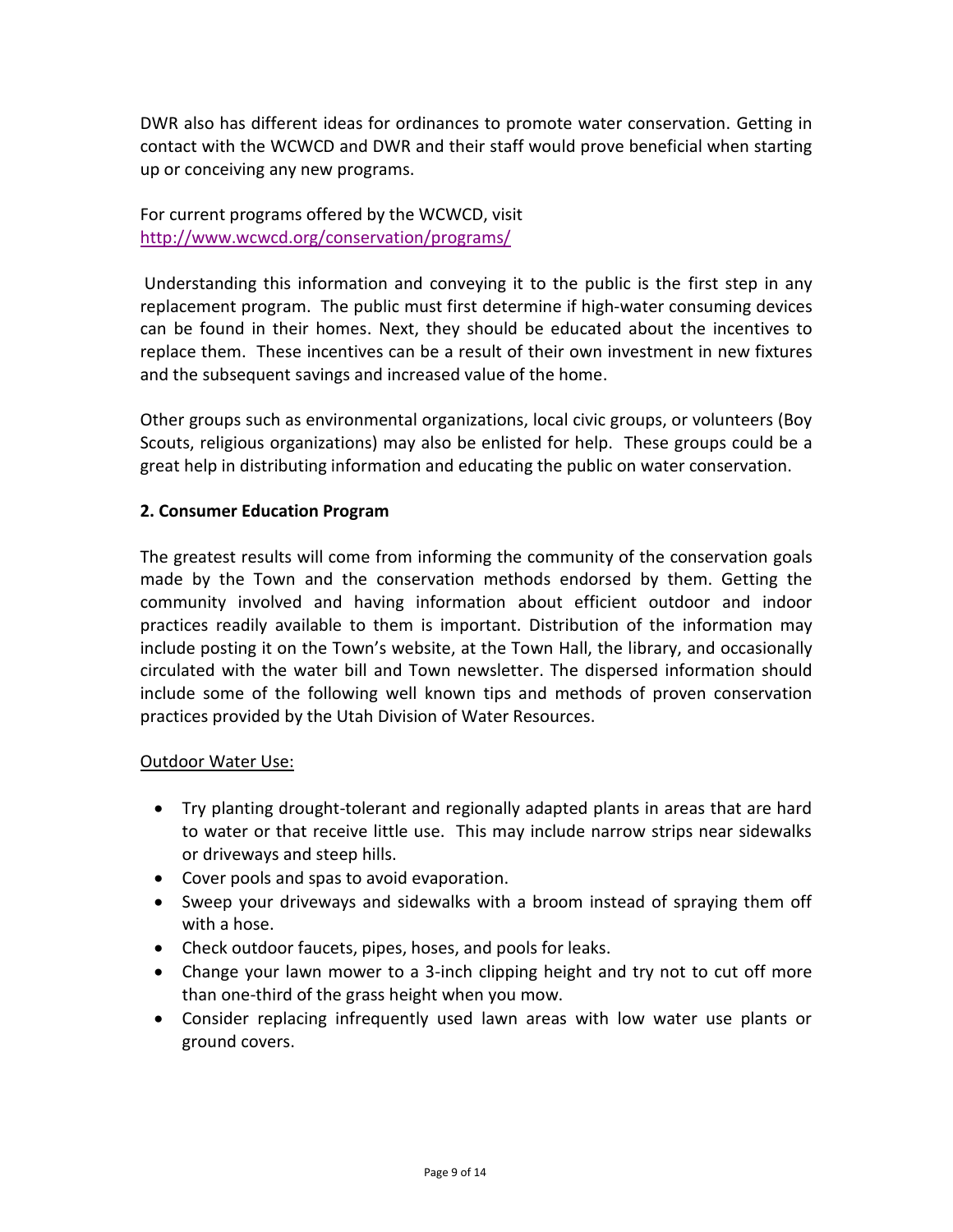- Apply as little fertilizer to your lawn as possible. Applying excess fertilizer increases water consumption and actually creates more mowing for you. Use iron-based fertilizers to simply "green-up" your lawn instead.
- Recycle and reuse the water in fountains and other ornamental water fixtures.
- Check the level in your pool using a grease pencil. Your pool shouldn't lose more than ¼ inch each day. If it is losing more than this, check elsewhere for leaks.
- Avoid bursting or freezing pipes by winterizing your outdoor spigots.
- Use a bucket of soapy water to wash your car, or simply place a shut-off nozzle on the end of your hose. Make sure to turn the faucet off when done using it.

## Indoor Water Use:

- Perform an annual maintenance check on your evaporative (swamp) cooler. Check for, and fix any leaks you find.
- Wash only full loads in your washing machine, or adjust the water level to reflect the size of the load.
- Pay attention to your water bill; use it to track your water usage and detect leaks.
- Purchase appliances that offer water- and energy-efficient cycle options.
- Fix leaky plumbing fixtures, faucets and appliances in the house.
- Show children how to turn off the faucets completely after each use.
- Locate your master water shut-off valve so that water can be saved if a pipe bursts.
- Install aerators on every faucet. This could save you as much as 1 gallon every minute you use them.
- Be aware! Listen for drips and leaks around the house.

For a more in-depth list of conservation tips for each room in the home, visit <https://conservewater.utah.gov/tips.html>

According to the American Water Works Association, leaks make up about 14% of indoor water usage. In the Town of Springdale this results in nearly 9 gallons per person per day. With a population of about 584, this results in nearly 1.9 million gallons a year lost through leaks in the home. Cutting this quantity in half would account for a reduction in water usage of about 7%. The Town may assist in checking homes for leaks or provide home owners with methods of checking for leaks themselves. Information for detecting leaks could be sent out with the monthly water bill.

Detecting a leak involves making sure that all water-using devices in the home are turned off. Next, find the water meter, carefully removing the lid and locate the meter dial. The Town may provide assistance with this step to prevent users from tampering with their meters. Then, check to see if the dial is moving. If it is, you either have a leak or something in your home is using water. Go find it. If the leak can't be found a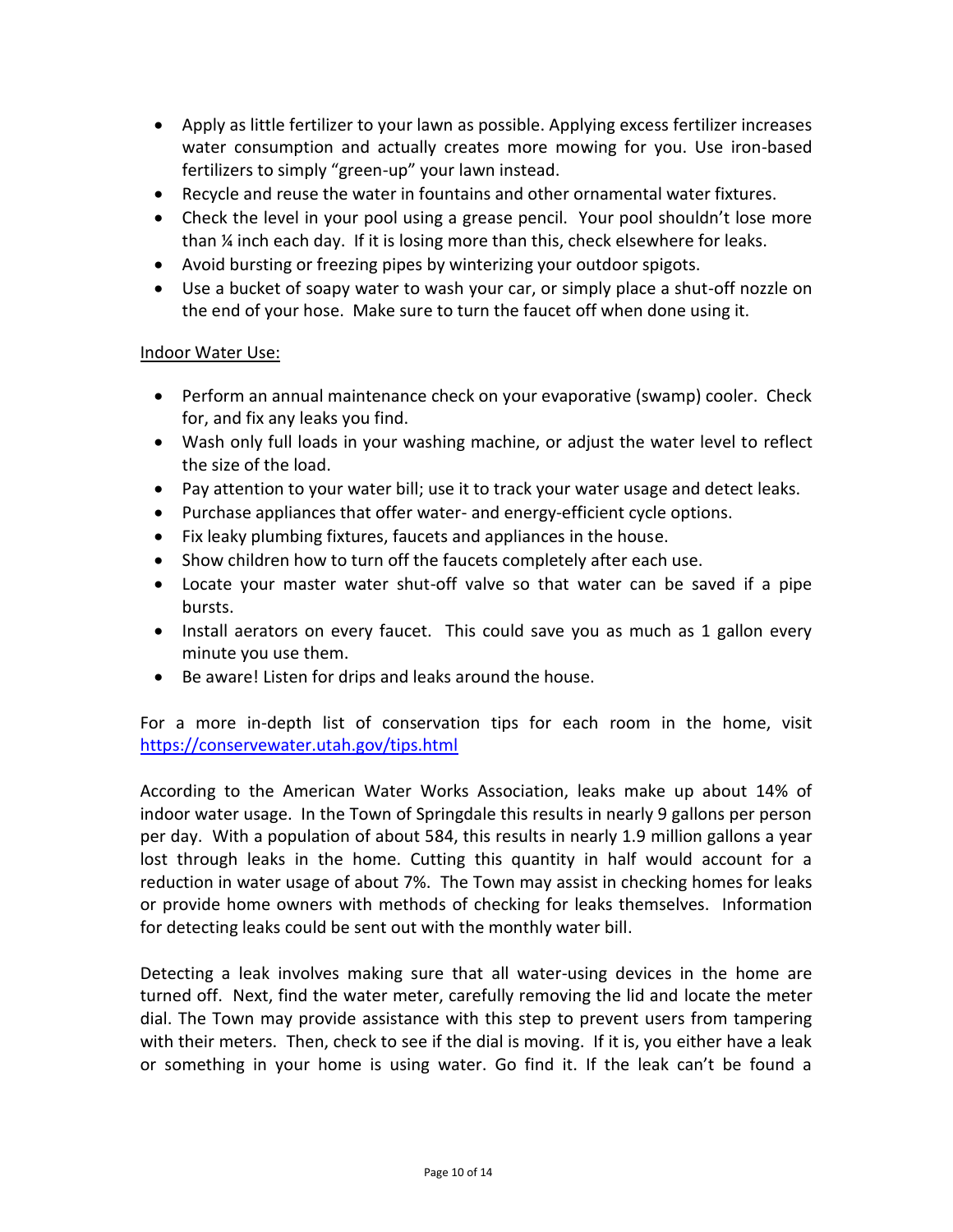professional should be contacted. Leaks can be in fairly inaccessible spots and can be quite severe.

Due to the large number of hotels and restaurants in the Town of Springdale, it would be beneficial to identify those users which have high water usage and approach them with specific water conservation plans for their facilities or encourage them to create their own. As mentioned previously, the WCWCD offers programs and ideas for residents and businesses. One program, Save the Towel, encourages guests to reuse towels and sheets during their stay. Hotels can display door hangers and place cards notifying guests of their conservation efforts, and that they will only wash sheets and towels if requested.

The potential for water conservation programs should be discussed, including the planning of water conservation programs, rationale behind certain proposed actions, and monetary benefits to the customer. The newly implemented increased water rates provide a good opportunity for people and businesses to become more conscientious about their water usage and how to save money. In combination, the Town should also ensure that any proposed programs or increased rates don't compromise the financial viability of the system operating costs.

## **3. Meter Replacement Program**

A meter reading less than the actual amount of water used by a service occurs primarily from meter slowdown with age and from meter malfunction at low flows. This meter inaccuracy can also be a result of low flows on larger connections. Having meter accuracy is essential in assessing total system leakage and in collecting accurate revenues from the customers. Having an active meter replacement program is essential to good water management practices. The program should consist of separate sections of the Town being replaced all at once on a consistent timeline according to the expected design life of the actual meter installed. Replacing different sections of the Town at different time periods allows funds to be extracted in smaller portions, making it easier to budget for.

The Town should also be aware of combination meters or other devices that enable meters on larger connections to read and record low flows more accurately. These kinds of meters should be researched and implemented into the system during meter replacement periods. Finally, having accurate meters allows the Town to audit the water system by comparing the total metered flow from all recorded service connections with the total metered flow leaving the water treatment system.

## **4. Water Audit and Leak Detection Program**

A water audit is effective in determining the water distribution system's efficiency. The overall goal is to identify, quantify, and verify water and revenue losses. Once the total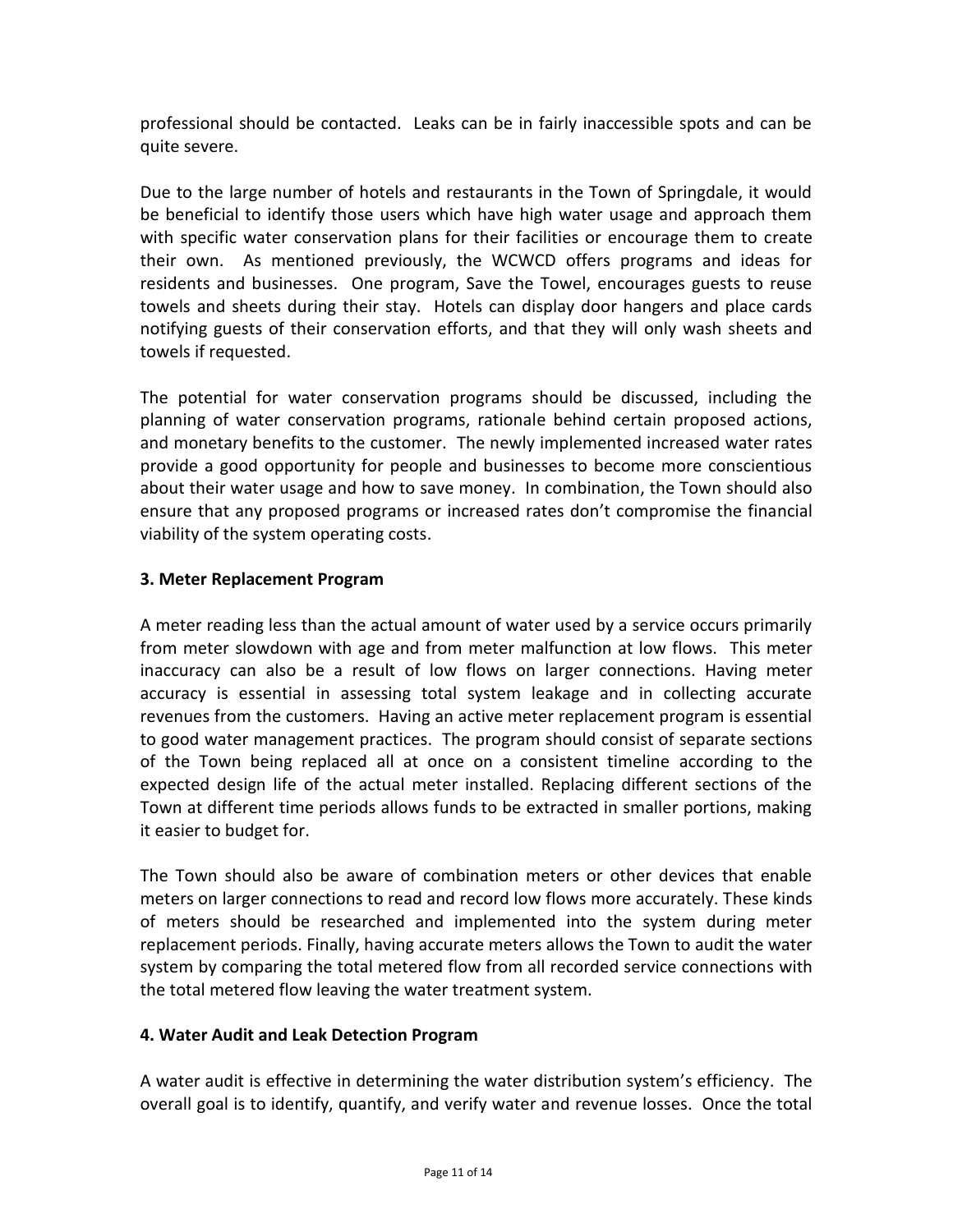losses in the system have been identified, a leak detection program may proceed. Leak detection is a systematic approach to surveying the system and identifying the exact locations of hidden underground leaks.

It may be difficult to conduct a thorough and economic survey of the water system for leaks unless the unaccounted for loss is 15 percent or more. Unaccounted for losses within the Town of Springdale this last year was at nearly 18 percent. This means that the Town could launch a limited water audit and leak detection program to decrease the unaccounted for losses within the system. If substantial results are anticipated from the limited program then a full scale program may be initiated. A recommended source for information with regards to conducting an audit in conjunction with a leak detection program comes from the American Water Works Association's *"Water Audit and Leak Detection"* Guidebook.

## **5. Irrigation Accountability**

Conservation is dependent upon two primary concepts: education and accountability. As of last year, just over 83% of the water taken from the Town's water sources was used for irrigation purposes. This means that roughly 83% of the water pumped into the Town's irrigation and culinary systems has no accountability affixed to the amount used or its application. The Town cannot afford to have such large quantities of water going unaccounted for in their system. In order to implement accountability into the system the Town should seek to accomplish the following objectives.

1. The Town should work to obtain the majority of shares in the SCIC and manage all the shares within the community. This would allow the Town to implement accountability and incentives through methods involving meters and a rate structure that promotes conservation. Individual users would then be charged for the volume of water used as opposed to providing unlimited usage for a simple base rate charge. The water rate structure should be set up to provide incentive to control outdoor irrigation and to increase the program funding for system maintenance and expanding infrastructure. Charging each customer in proportion to their usage will also provide an incentive to use only the required amount of water for each specific application. While acquiring the SCIC and managing all the shares within the community would be beneficial, it may also be time consuming and challenging. In the meantime, the Town should implement methods to hold the SCIC accountable for the usage of their system. The SCID needs to be paying their fair share of the costs.

The Town realizes the importance of managing the irrigation water for the community and has been working to acquire a majority of the shares from the Springdale Consolidated Irrigation Company. Past methods of acquiring these shares have proven ineffective given that the Town owns 28.8 shares of the over 445 shares within the company. Even though the Town owns just 6.5% of the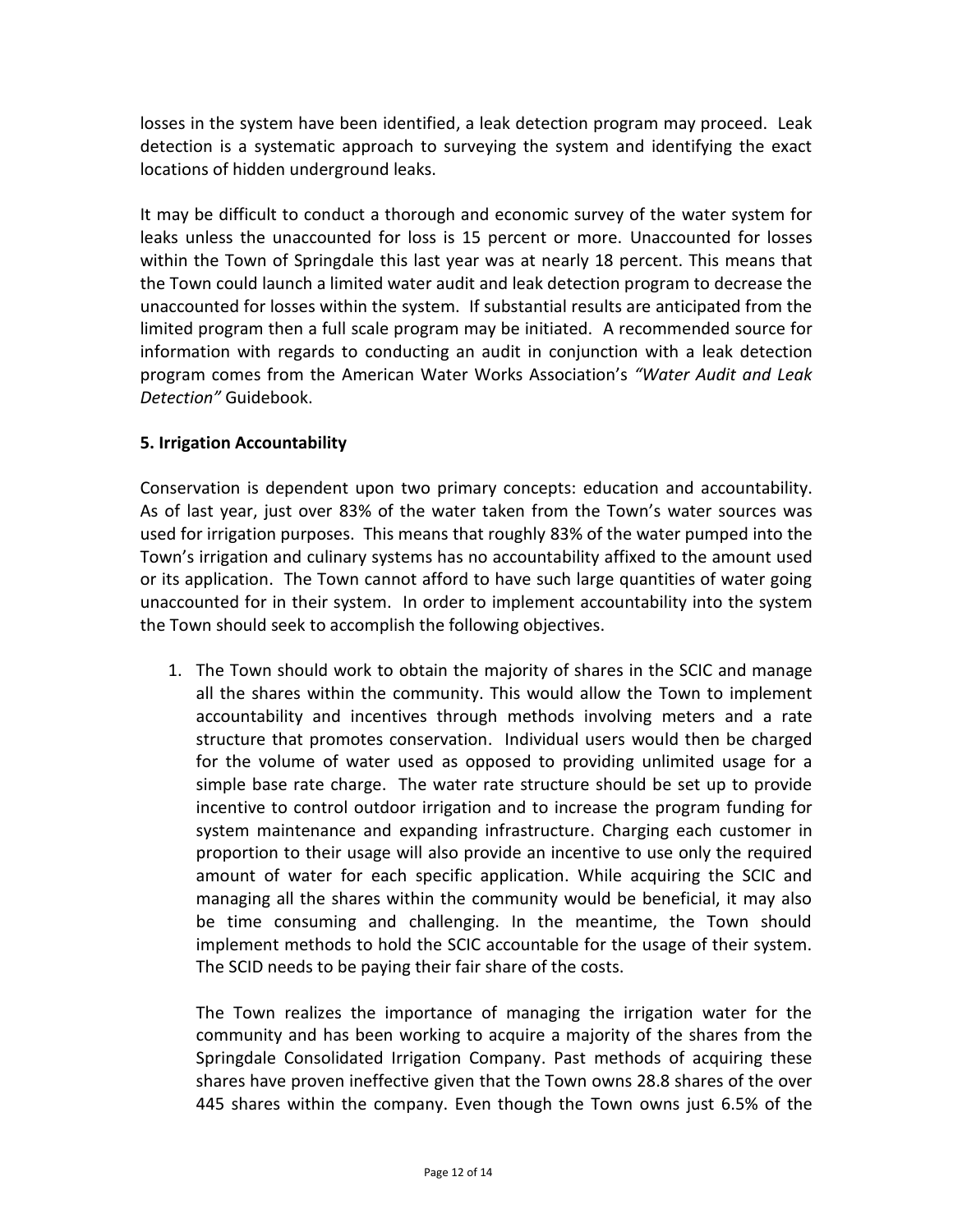shares, they contribute about 67% of the cost for pumping irrigation water. By managing the system themselves, the Town would be able to fairly manage the system costs and implement system upgrades. Those who currently own shares in the company would keep their shares and have the rights to the water they own, but would no longer be held unaccountable for any excessive usage. Additionally, new system users would be able to share or buy into a pool of water shares owned by the Town, making it easier to gain access to the secondary water system and easier for the Town to track and manage system users.

2. In conjunction with the first objective, the Town should seek to integrate individual meters into the irrigation system. The Town faces three fundamental problems preventing them from presently doing so. First, the SCIC lacks the funds necessary to buy and install meters on all current shareholders and irrigation water users. Second, there's inadequate coordination between the Town and the SCIC. The Secondary Water Advisory Board is not a functioning board and should be dissolved. The Town should also look at the existing agreement between the Town and the SCIC and revise. Work to procure and offer a solution in the past has proven difficult and unsuccessful. Therefore, a possible immediate action might involve the Town meeting with the SCIC, and determining a new restructured base rate that would be sufficient to set aside a small portion of funds to pay for installing the meters at some set time in the future. This point in the future might be 2 years or 10 years, but would be selected according to the amount of money by which the Town and the SCIC would feel comfortable increasing the base rate by. An efficient way of applying accountability to the largest quantities of water as soon as possible would be to divide the Town up into sections. Once funds accumulate, meters will be placed on all connections within a predetermined section of the Town. The foremost sections of Town to receive meters would be the highest consuming sections, therefore producing a more rapid rate of accountability on the greatest volume of water possible. To be fairer, the Town would continue to charge the original base rate to every customer in the system until the entire Town was equipped with meters. It would then be decided by the Town whether it is equitable to assess a penalty to those being monitored and are using more than what they have the rights to. However, just by simply having meters on individual users the Town could at least monitor and account for a larger portion of the irrigation water used.

If at any time during the process a user is suspected of excessive usage but does not have a meter placed on their connection, then the Town should be able to mandate that one be installed. The decision of whether the usage is excessive or not should be mandated by the Secondary Water Advisory Board and all decision should be based on objective and consistent reasoning. Excessive usage may be deemed as those not adhering to the Town's water restrictions and ordinances.